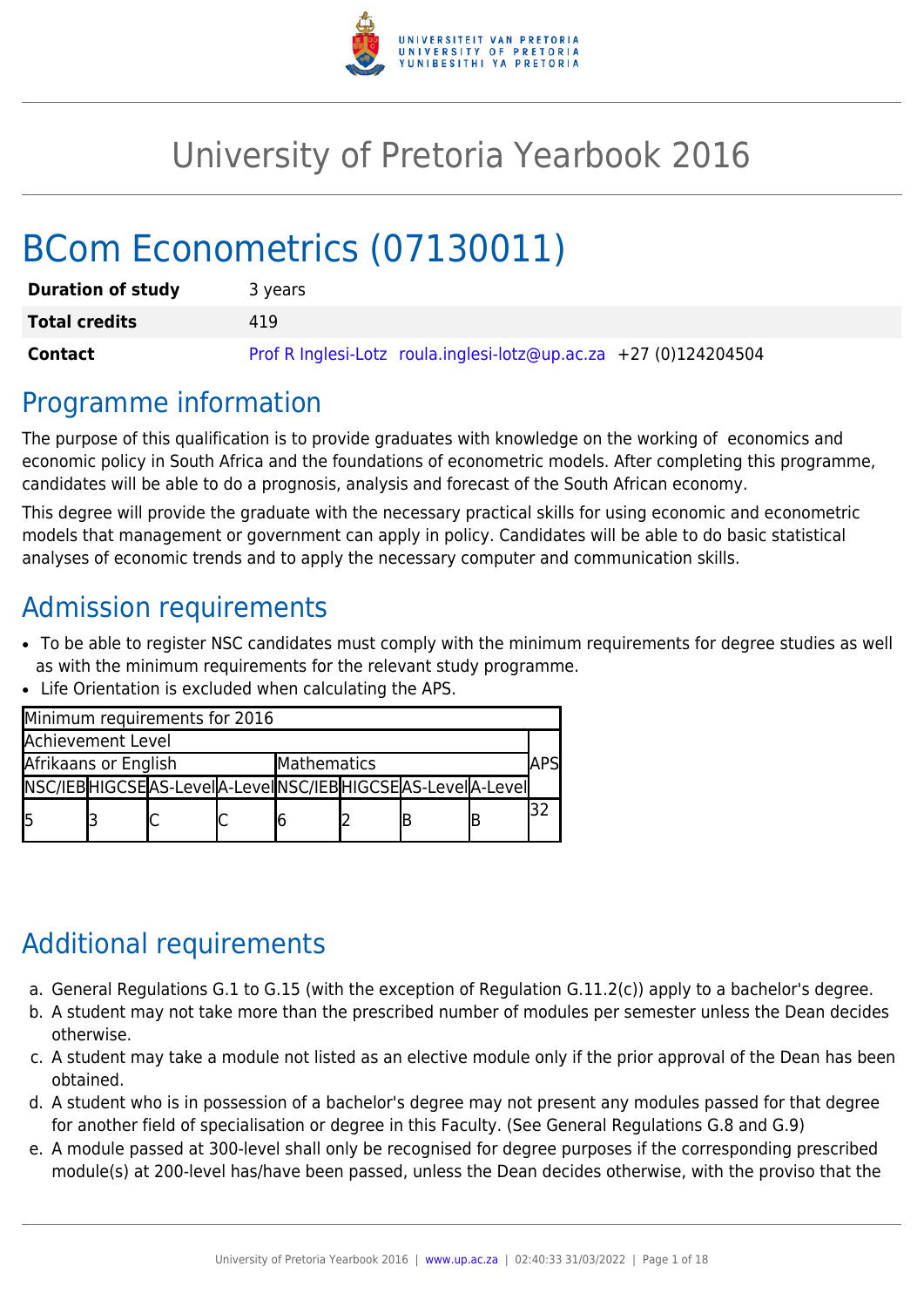

following modules which are offered at 300-level only, are also considered "major subjects": Labour law 311 (ABR 311), Labour relations 320 (ABV 320) and International business management 359 and 369 (OBS 359 and 369); only two 14-week modules, or the equivalent thereof, that are not preceded by the 100- and 200 level modules, may be taken for degree purposes. In other words, at least four 14-week modules must be taken at 300-level that are preceded by the 100- and 200-level, except for modules offered on 200- and 300 level only.

- f. A module already passed may only be repeated with the approval of the Dean.
- g. A module passed may not be taken into account for more than one degree or field of specialisation.
- h. It remains the student's responsibility to ascertain, prior to registration, whether all the modules he/she intends taking can be accommodated in the class, test and examination timetables.
- i. The Faculty of Economic and Management Sciences supports an outcomes-based education system and places a high premium on the development of specific academic competences. Class attendance in all modules and for the full duration of all programmes is therefore compulsory for all students.
- j. The Dean has the right of authorisation regarding matters not provided for in the General Regulations or the Faculty Regulations.

# Other programme-specific information

#### **Note: See the alphabetical list of modules for prerequisites of all modules.**

# FRK 122 is a terminating module. Candidates will not be able to continue with Financial accounting in the second or third year.

#### **Specialisation modules:** EKN 310, 320, 314, 325.

#### **"Major subject"**

To be considered a "major subject" the equivalent of four 14-week modules, including two at 300-level, must be passed provided that:

- the following modules which are offered at 300-level only, are also considered "major subjects": Labour law 311 (ABR 311), Labour relations 320 (ABV 320), and International business management 359 and 369 (OBS 359 and 369);
- only two 14-week modules, or the equivalent thereof, that are not preceded by the 100- and 200-level modules, may be taken for degree purposes. In other words, at least four 14-week modules must be taken at 300-level that are preceded by the 100- and 200-level, except for modules offered on 200- and 300-level only.

### Promotion to next study year

According to General Regulation G.3 students have to comply with certain requirements as set by the Faculty Board.

- a. A student must pass at least 4 core semester or 2 core year modules to be admitted to the subsequent year of study.
- b. If a student has passed less than the required minimum of 4 core semester or 2 core year modules, he/she will not be readmitted to the Faculty of Economic and Management Sciences. Such a student may apply in writing to the Faculty's Admissions Committee to be readmitted conditionally – with the proviso that the Admissions Committee may set further conditions with regards to the student's academic progress. The Faculty's Admissions Committee may deny a student's application for readmission.
- c. If a student has been readmitted conditionally, his/her academic progress will be monitored after the first semester examinations to determine whether he/she has complied with the requirements set by the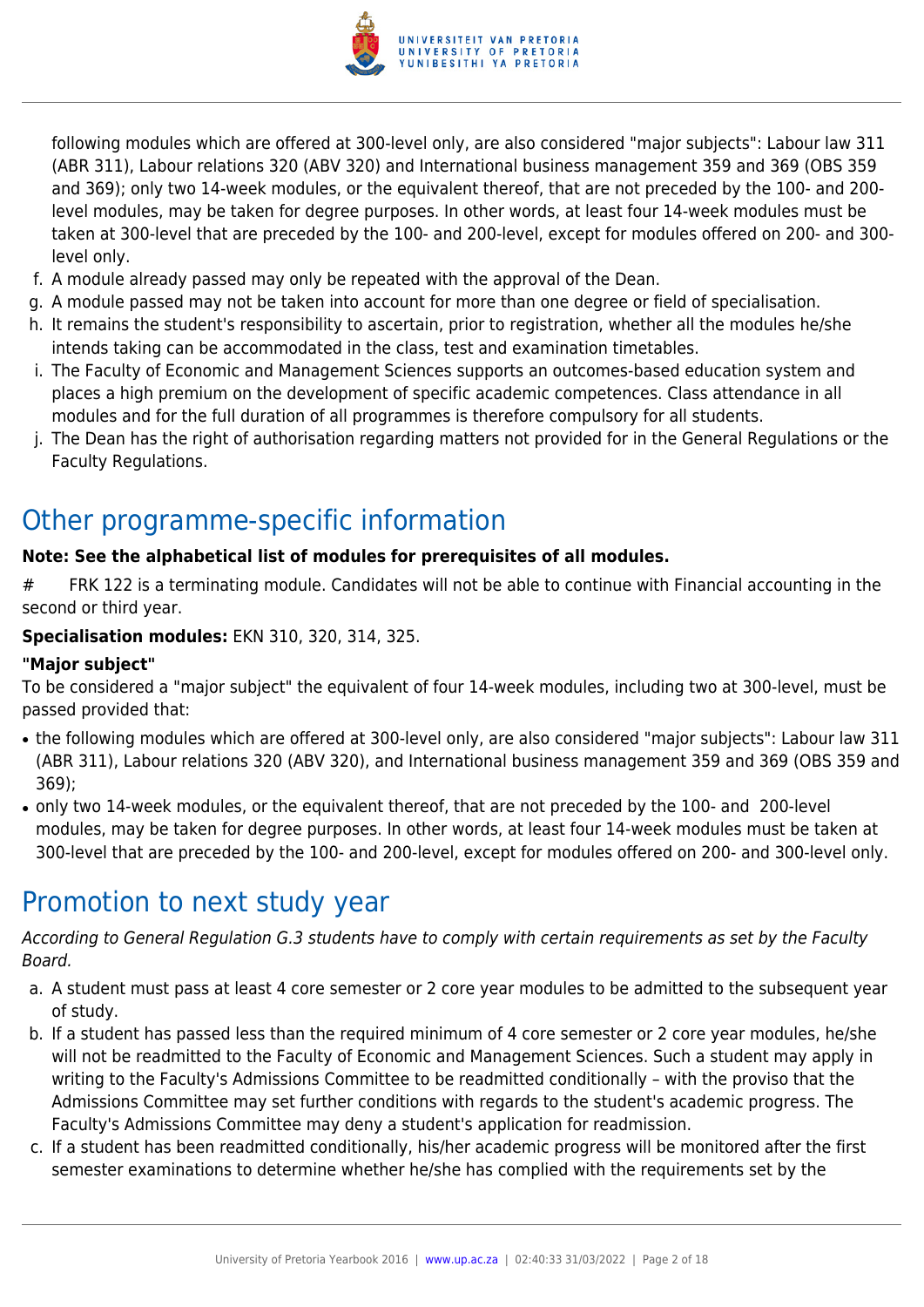

Admissions Committee. If not, his/her studies will be suspended.

- d. A student whose studies have been suspended because of his/her poor academic performance has the right to appeal against the decision of the Faculty's Admissions Committee.
- e. A student may be refused promotion to a subsequent year of study if the prescribed tuition fees are not paid.
- f. A student may be refused admission to the examination, or promotion to a subsequent year of study or promotion in a module (if applicable) if he/ she fails to fulfil the attendance requirements. Class attendance in all modules and for the full duration of all programmes is compulsory for all students.

# Pass with distinction

- a. A degree may be awarded with distinction provided the candidate meets the following criteria:
- i. Completes the degree within three years;
- ii. Obtains a Cumulative Grade Point Average CGPA) of 75%;
- iii. Repeated passed modules will not be considered. The initial pass mark of module will be used when calculating the GPA.
- b. Transferees from other faculties and from other universities who still complete their bachelor degrees (including credits transferred and recognised from the degrees they registered for originally) within three years will be considered as exceptional cases by the Dean.
- c. The GPA will be not be rounded up to a whole number.
- d. Exceptional cases will be considered by the Dean.

# General information

#### **Minimum requirements for bachelor's degrees; semester and year modules; new regulations**

- 1. Students who commenced their studies before 2015 must complete the programme in terms of the curriculum of the year in which they commenced their studies, or in terms of the curriculum of the year in which they switched to their current field of specialisation. Students who prefer to do so may, however, apply to change over to the latest curriculum, but then they should comply with all the requirements thereof and they may not revert to the regulations of an earlier year.
- 2. Students who are registering for a degree programme for the first time in 2015 must take the modules indicated under the particular field of specialisation.

**Please note**: Only two 14-week modules, or the equivalent thereof, that are not preceded by the 100- and 200 level modules, may be taken for degree purposes. In other words, at least four 14-week modules must be taken at 300-level that are preceded by the 100- and 200-level, except for modules offered on 200- and 300-level only. It is thus the responsibility of students to ensure before registration, that their curricula comply with all the requirements of the applicable regulations.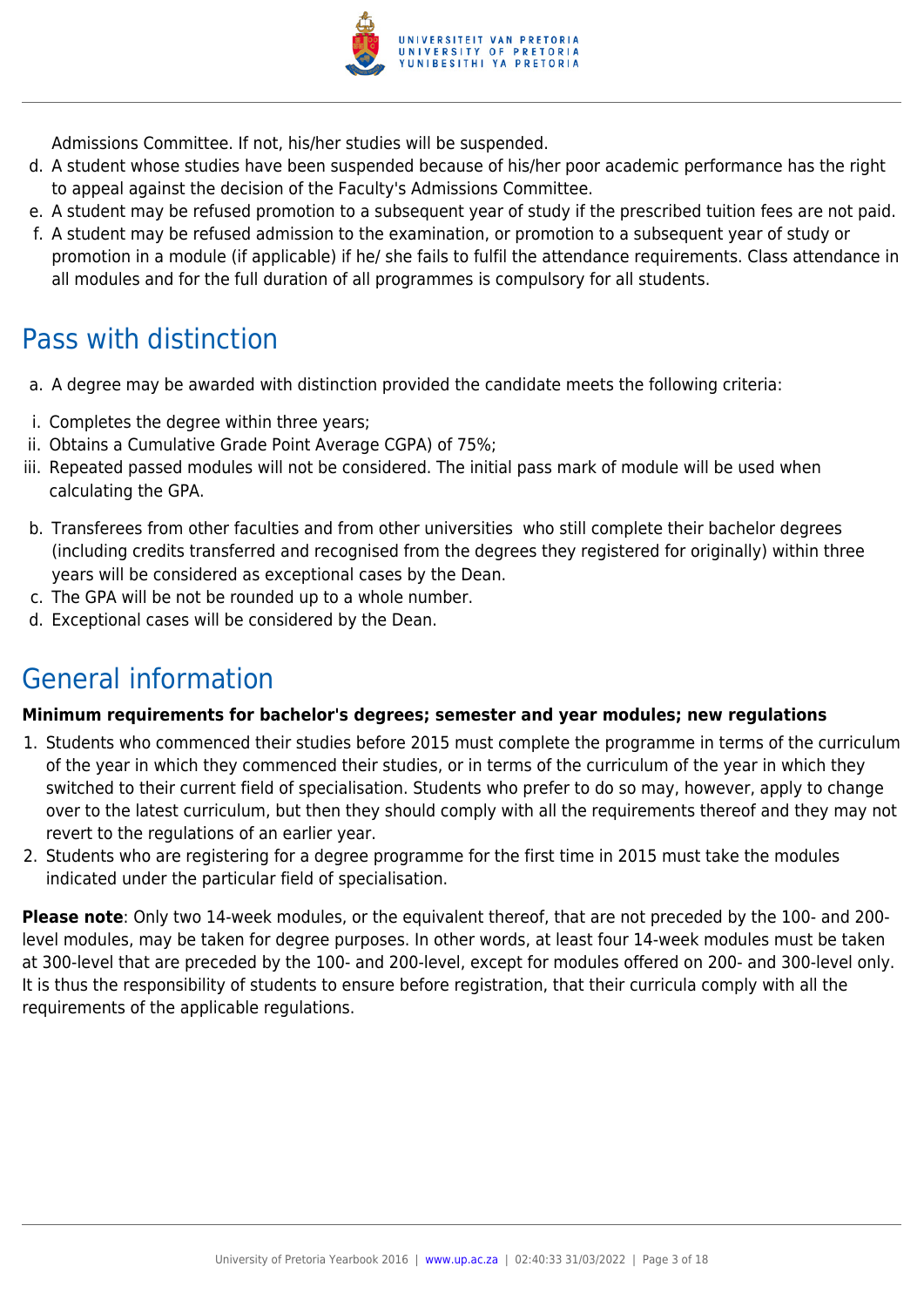

# Curriculum: Year 1

**Minimum credits: 153**

### **Fundamental modules**

#### **Academic information management 101 (AIM 101)**

| <b>Module credits</b>         | 6.00                                                                                                                                                                                                                                                                                                                                                     |
|-------------------------------|----------------------------------------------------------------------------------------------------------------------------------------------------------------------------------------------------------------------------------------------------------------------------------------------------------------------------------------------------------|
| Service modules               | Faculty of Engineering, Built Environment and Information Technology<br><b>Faculty of Education</b><br>Faculty of Economic and Management Sciences<br><b>Faculty of Humanities</b><br>Faculty of Law<br><b>Faculty of Health Sciences</b><br>Faculty of Natural and Agricultural Sciences<br>Faculty of Theology<br><b>Faculty of Veterinary Science</b> |
| <b>Prerequisites</b>          | No prerequisites.                                                                                                                                                                                                                                                                                                                                        |
| <b>Contact time</b>           | 2 lectures per week                                                                                                                                                                                                                                                                                                                                      |
| Language of tuition           | Both Afr and Eng                                                                                                                                                                                                                                                                                                                                         |
| <b>Academic organisation</b>  | <b>Information Science</b>                                                                                                                                                                                                                                                                                                                               |
| <b>Period of presentation</b> | Semester 1                                                                                                                                                                                                                                                                                                                                               |

#### **Module content**

Find, evaluate, process, manage and present information resources for academic purposes using appropriate technology. Apply effective search strategies in different technological environments. Demonstrate the ethical and fair use of information resources. Integrate 21st-century communications into the management of academic information.

#### **Academic literacy for Economic and Management Sciences 124 (ALL 124)**

| <b>Module credits</b>         | 6.00                                               |
|-------------------------------|----------------------------------------------------|
| <b>Service modules</b>        | <b>Faculty of Economic and Management Sciences</b> |
| <b>Prerequisites</b>          | No prerequisites.                                  |
| <b>Contact time</b>           | 2 lectures per week                                |
| <b>Language of tuition</b>    | English                                            |
| <b>Academic organisation</b>  | Unit for Academic Literacy                         |
| <b>Period of presentation</b> | Semester 1 and Semester 2                          |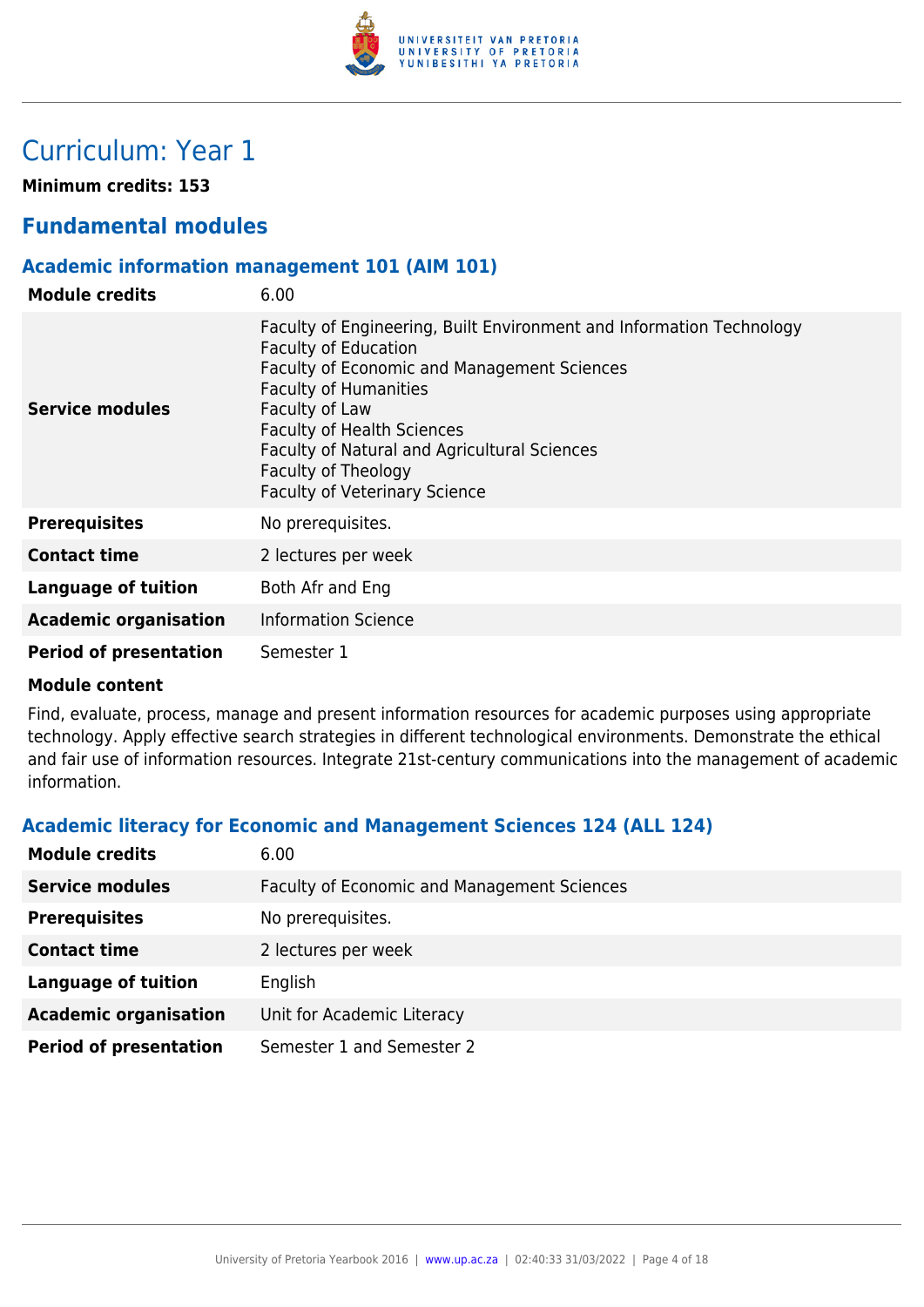

This module intends to equip students with the competence in reading and writing required in the four high impact modules: Business Management, Financial Accounting, Statistics and Economics. Students will also be equipped to interpret and draw figures and graphs and to do computations and manage relevant formulas. During Semester 1 students engage with the online computer program MyFoundationsLab individually in a flexible learning environment, and during Semester 2 they attend the scheduled contact sessions and do the coursework. This module is offered by the Faculty of Humanities.

#### **Academic orientation 107 (UPO 107)**

| <b>Module credits</b>         | 0.00                     |
|-------------------------------|--------------------------|
| Language of tuition           | Double Medium            |
| <b>Academic organisation</b>  | <b>EMS Dean's Office</b> |
| <b>Period of presentation</b> | Year                     |

#### **Core modules**

#### **Economics 110 (EKN 110)**

| <b>Module credits</b>         | 10.00                                                                                                                                                                                      |
|-------------------------------|--------------------------------------------------------------------------------------------------------------------------------------------------------------------------------------------|
| <b>Service modules</b>        | Faculty of Engineering, Built Environment and Information Technology<br><b>Faculty of Education</b><br><b>Faculty of Humanities</b><br><b>Faculty of Natural and Agricultural Sciences</b> |
| <b>Prerequisites</b>          | No prerequisites.                                                                                                                                                                          |
| <b>Contact time</b>           | 2 lectures per week, 1 discussion class per week                                                                                                                                           |
| Language of tuition           | Both Afr and Eng                                                                                                                                                                           |
| <b>Academic organisation</b>  | Economics                                                                                                                                                                                  |
| <b>Period of presentation</b> | Semester 1                                                                                                                                                                                 |

#### **Module content**

This module deals with the core principles of economics. A distinction between macroeconomics and microeconomics is made. A discussion of the market system and circular flow of goods, services and money is followed by a section dealing with microeconomic principles, including demand and supply analysis, consumer behaviour and utility maximisation, production and the costs thereof, and the different market models and firm behaviour. Labour market institutions and issues, wage determination, as well as income inequality and poverty are also addressed. A section of money, banking, interest rates and monetary policy concludes the course.

#### **Economics 120 (EKN 120)**

```
Module credits 10.00
```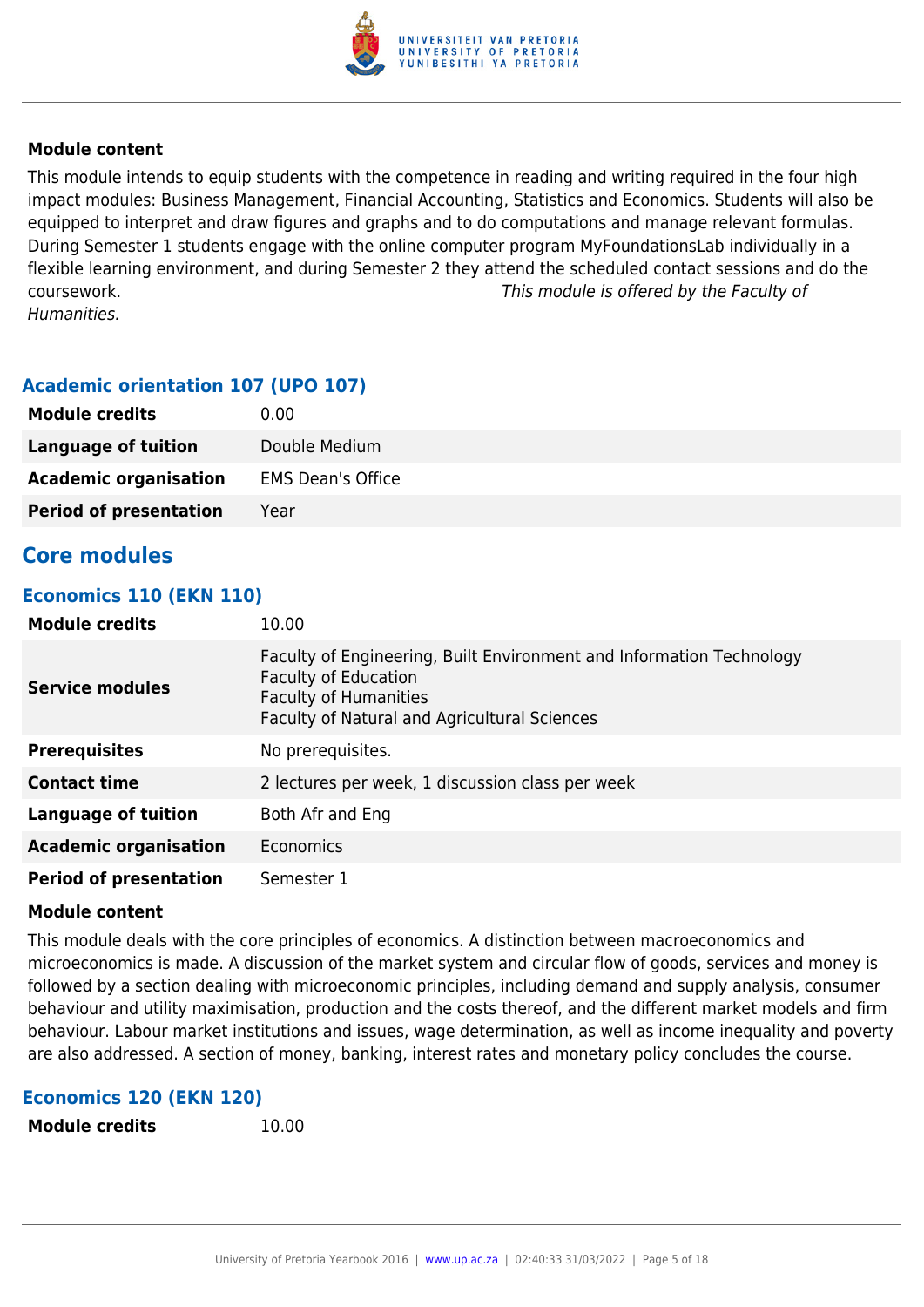

| <b>Service modules</b>        | Faculty of Engineering, Built Environment and Information Technology<br><b>Faculty of Education</b><br><b>Faculty of Humanities</b><br>Faculty of Natural and Agricultural Sciences |
|-------------------------------|-------------------------------------------------------------------------------------------------------------------------------------------------------------------------------------|
| <b>Prerequisites</b>          | EKN 110 GS or EKN 113 GS and at least 4 (50-59%) in Mathematics in the Grade<br>12 examination or 60% in STK 113 and concurrently registered for STK 123                            |
| <b>Contact time</b>           | 2 lectures per week, 1 discussion class per week                                                                                                                                    |
| <b>Language of tuition</b>    | Both Afr and Eng                                                                                                                                                                    |
| <b>Academic organisation</b>  | <b>Economics</b>                                                                                                                                                                    |
| <b>Period of presentation</b> | Semester 2                                                                                                                                                                          |

This module deals with the core principles of economics, especially macroeconomic measurement the private and public sectors of the South African economy receive attention, while basic macroeconomic relationships and the measurement of domestic output and national income are discussed. Aggregate demand and supply analysis stands core to this course which is also used to introduce students to the analysis of economic growth, unemployment and inflation. The microeconomics of government is addressed in a separate section, followed by a section on international economics, focusing on international trade, exchange rates and the balance of payments. The economics of developing countries and South Africa in the global economy conclude the course.

#### **Financial accounting 111 (FRK 111)**

| <b>Module credits</b>         | 10.00                                                                                                                                                                 |
|-------------------------------|-----------------------------------------------------------------------------------------------------------------------------------------------------------------------|
| <b>Service modules</b>        | Faculty of Engineering, Built Environment and Information Technology<br><b>Faculty of Education</b><br>Faculty of Law<br>Faculty of Natural and Agricultural Sciences |
| <b>Prerequisites</b>          | No prerequisites.                                                                                                                                                     |
| <b>Contact time</b>           | 4 lectures per week                                                                                                                                                   |
| <b>Language of tuition</b>    | Both Afr and Eng                                                                                                                                                      |
| <b>Academic organisation</b>  | Accounting                                                                                                                                                            |
| <b>Period of presentation</b> | Semester 1                                                                                                                                                            |

#### **Module content**

The nature and function of accounting; the development of accounting; financial position; financial result; the recording process; processing of accounting data; treatment of VAT; elementary income statement and balance sheet; flow of documents; accounting systems; introduction to internal control and internal control measures; bank reconciliations; control accounts; adjustments; financial statements of a sole proprietorship; the accounting framework.

#### **Informatics 154 (INF 154)**

**Module credits** 10.00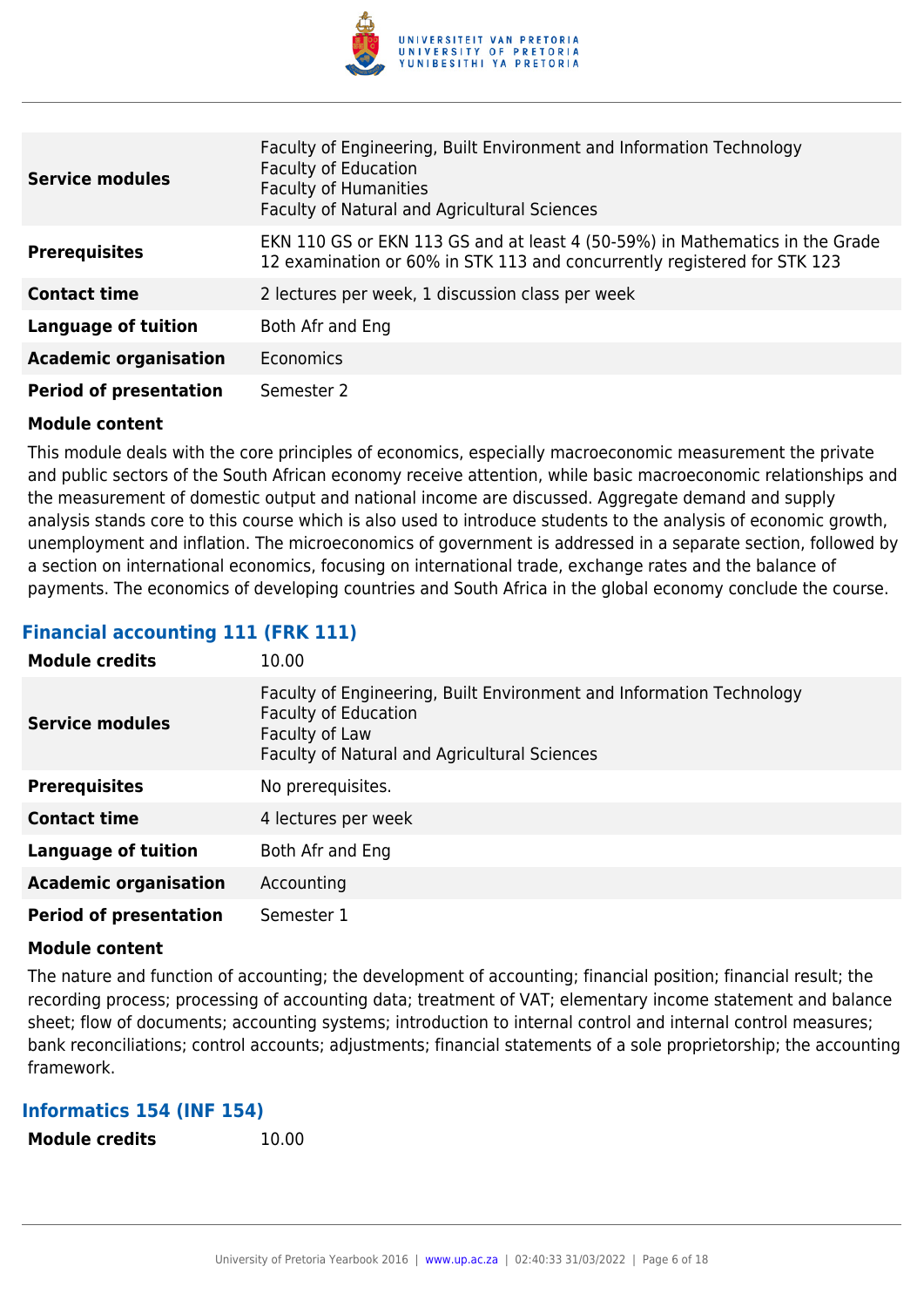

| <b>Service modules</b>        | Faculty of Engineering, Built Environment and Information Technology<br><b>Faculty of Education</b><br>Faculty of Natural and Agricultural Sciences |
|-------------------------------|-----------------------------------------------------------------------------------------------------------------------------------------------------|
| <b>Prerequisites</b>          | Refer to Regulation 1.2(f): A candidate must have passed Mathematics with at<br>least 4 (50-59%) in the Grade 12 examination                        |
| <b>Contact time</b>           | 2 practicals per week, 1 lecture per week                                                                                                           |
| <b>Language of tuition</b>    | Both Afr and Eng                                                                                                                                    |
| <b>Academic organisation</b>  | <b>Informatics</b>                                                                                                                                  |
| <b>Period of presentation</b> | Semester 1                                                                                                                                          |
| <b>Madula assissat</b>        |                                                                                                                                                     |

Introduction to programming.

#### **Informatics 164 (INF 164)**

| <b>Module credits</b>         | 10.00                                                                                                                                                                      |
|-------------------------------|----------------------------------------------------------------------------------------------------------------------------------------------------------------------------|
| <b>Service modules</b>        | Faculty of Engineering, Built Environment and Information Technology<br><b>Faculty of Education</b><br>Faculty of Natural and Agricultural Sciences                        |
| <b>Prerequisites</b>          | INF 154; Regulation 1.2(f): A candidate must have passed Mathematics with at<br>least 4 (50-59%) in the Grade 12 examination; AIM 101 or AIM 102 or AIM 111<br>and AIM 121 |
| <b>Contact time</b>           | 1 lecture per week, 2 practicals per week                                                                                                                                  |
| <b>Language of tuition</b>    | Both Afr and Eng                                                                                                                                                           |
| <b>Academic organisation</b>  | <b>Informatics</b>                                                                                                                                                         |
| <b>Period of presentation</b> | Semester 2                                                                                                                                                                 |
|                               |                                                                                                                                                                            |

#### **Module content**

Advanced programming, use of a computer-aided software engineering tool.

### **Communication management 182 (KOB 182)**

| <b>Module credits</b>         | 5.00                                                                                   |
|-------------------------------|----------------------------------------------------------------------------------------|
| <b>Prerequisites</b>          | Only one of KOB 181-184 may be taken as as a module where necessary for a<br>programme |
| Language of tuition           | Both Afr and Eng                                                                       |
| <b>Academic organisation</b>  | Div Communication Management                                                           |
| <b>Period of presentation</b> | Quarter 2                                                                              |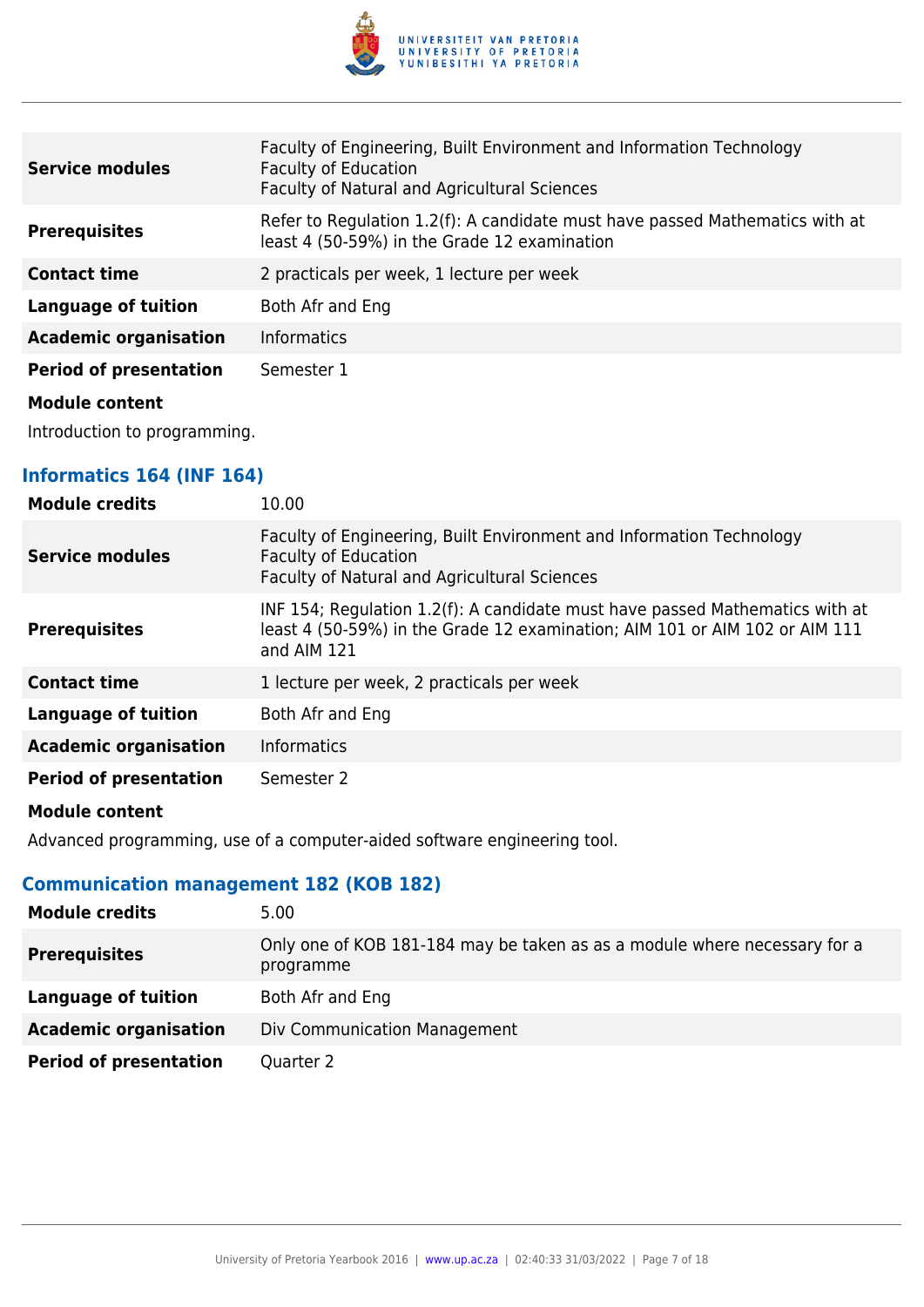

\*Module content will be adapted in accordance with the appropriate degree programme. Only one of KOB 181 - 184 may be taken as a module where necessary for a programme.

Applied business communication skills.

Acquiring basic business communication skills will enhance the capabilities of employees, managers and leaders in the business environment. An overview of applied skills on the intrapersonal, dyadic, interpersonal, group (team), organisational, public and mass communication contexts is provided. The practical part of the module (for example, the writing of business reports and presentation skills) concentrates on the performance dimensions of these skills as applied to particular professions.

#### **Business management 114 (OBS 114)**

| <b>Module credits</b>         | 10.00                                                                                                                                                                               |
|-------------------------------|-------------------------------------------------------------------------------------------------------------------------------------------------------------------------------------|
| <b>Service modules</b>        | Faculty of Engineering, Built Environment and Information Technology<br><b>Faculty of Education</b><br><b>Faculty of Humanities</b><br>Faculty of Natural and Agricultural Sciences |
| <b>Prerequisites</b>          | May not be included in the same curriculum as OBS 155                                                                                                                               |
| <b>Contact time</b>           | 3 lectures per week                                                                                                                                                                 |
| <b>Language of tuition</b>    | Both Afr and Eng                                                                                                                                                                    |
| <b>Academic organisation</b>  | <b>Business Management</b>                                                                                                                                                          |
| <b>Period of presentation</b> | Semester 1                                                                                                                                                                          |

#### **Module content**

Introduction to business management as a science; the environment in which the enterprise operates; the field of business, the mission and goals of an enterprise; management and entrepreneurship. The choice of a form of enterprise; the choice of products and/or services; profit and cost planning for different sizes of operating units; the choice of location; the nature of production processes and the layout of the plant or operating unit. Introduction to and overview of general management, especially regarding the five management tasks: strategic management; contemporary developments and management issues; financial management; marketing and public relations. Introduction to and overview of the value chain model; management of the input; management of the purchasing function; management of the transformation process with specific reference to production and operations management; human resources management and information management; corporate governance and black economic empowerment (BEE).

| <b>Module credits</b>      | 16.00                                                                                                                                                               |
|----------------------------|---------------------------------------------------------------------------------------------------------------------------------------------------------------------|
| <b>Service modules</b>     | Faculty of Engineering, Built Environment and Information Technology<br>Faculty of Economic and Management Sciences<br>Faculty of Natural and Agricultural Sciences |
| <b>Prerequisites</b>       | At least 5 (60-69%) in Mathematics in the Grade 12 examination                                                                                                      |
| <b>Contact time</b>        | 4 lectures per week, 1 practical per week                                                                                                                           |
| <b>Language of tuition</b> | Both Afr and Eng                                                                                                                                                    |

### **Mathematical statistics 111 (WST 111)**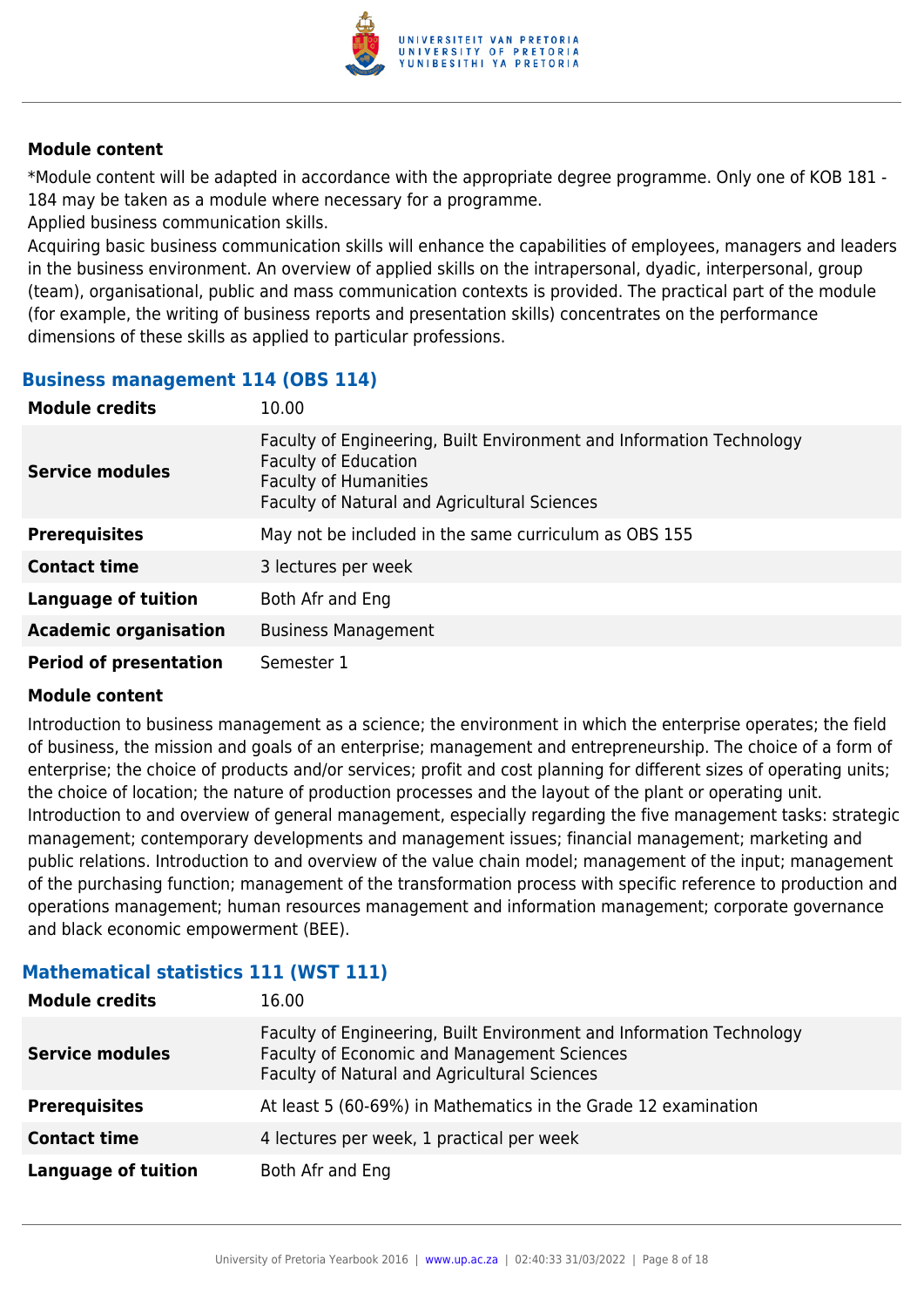

**Academic organisation** Statistics

**Period of presentation** Semester 1

#### **Module content**

Characterisation of a set of measurements: Graphical and numerical methods. Random sampling. Probability theory. Discrete and continuous random variables. Probability distributions. Generating functions and moments.

### **Mathematical statistics 121 (WST 121)**

| <b>Module credits</b>         | 16.00                                                                                                                                                               |
|-------------------------------|---------------------------------------------------------------------------------------------------------------------------------------------------------------------|
| <b>Service modules</b>        | Faculty of Engineering, Built Environment and Information Technology<br>Faculty of Economic and Management Sciences<br>Faculty of Natural and Agricultural Sciences |
| <b>Prerequisites</b>          | WST 111 GS or WST 133, 143 and 153                                                                                                                                  |
| <b>Contact time</b>           | 1 practical per week, 4 lectures per week                                                                                                                           |
| <b>Language of tuition</b>    | Both Afr and Eng                                                                                                                                                    |
| <b>Academic organisation</b>  | <b>Statistics</b>                                                                                                                                                   |
| <b>Period of presentation</b> | Semester 2                                                                                                                                                          |

#### **Module content**

Sampling distributions and the central limit theorem. Statistical inference: Point and interval estimation. Hypothesis testing with applications in one and two-sample cases. Introductory methods for: Linear regression and correlation, analysis of variance, categorical data analysis and non-parametric statistics. Identification, use, evaluation and interpretation of statistical computer packages and statistical techniques.

#### **Calculus 114 (WTW 114)**

| <b>Module credits</b>         | 16.00                                                                                                                                                                              |
|-------------------------------|------------------------------------------------------------------------------------------------------------------------------------------------------------------------------------|
| <b>Service modules</b>        | Faculty of Engineering, Built Environment and Information Technology<br>Faculty of Education<br><b>Faculty of Economic and Management Sciences</b><br><b>Faculty of Humanities</b> |
| <b>Prerequisites</b>          | Refer to Regulation 1.2. Mathematics 60% Grade 12.                                                                                                                                 |
| <b>Contact time</b>           | 1 tutorial per week, 4 lectures per week                                                                                                                                           |
| <b>Language of tuition</b>    | Both Afr and Eng                                                                                                                                                                   |
| <b>Academic organisation</b>  | Mathematics and Applied Maths                                                                                                                                                      |
| <b>Period of presentation</b> | Semester 1                                                                                                                                                                         |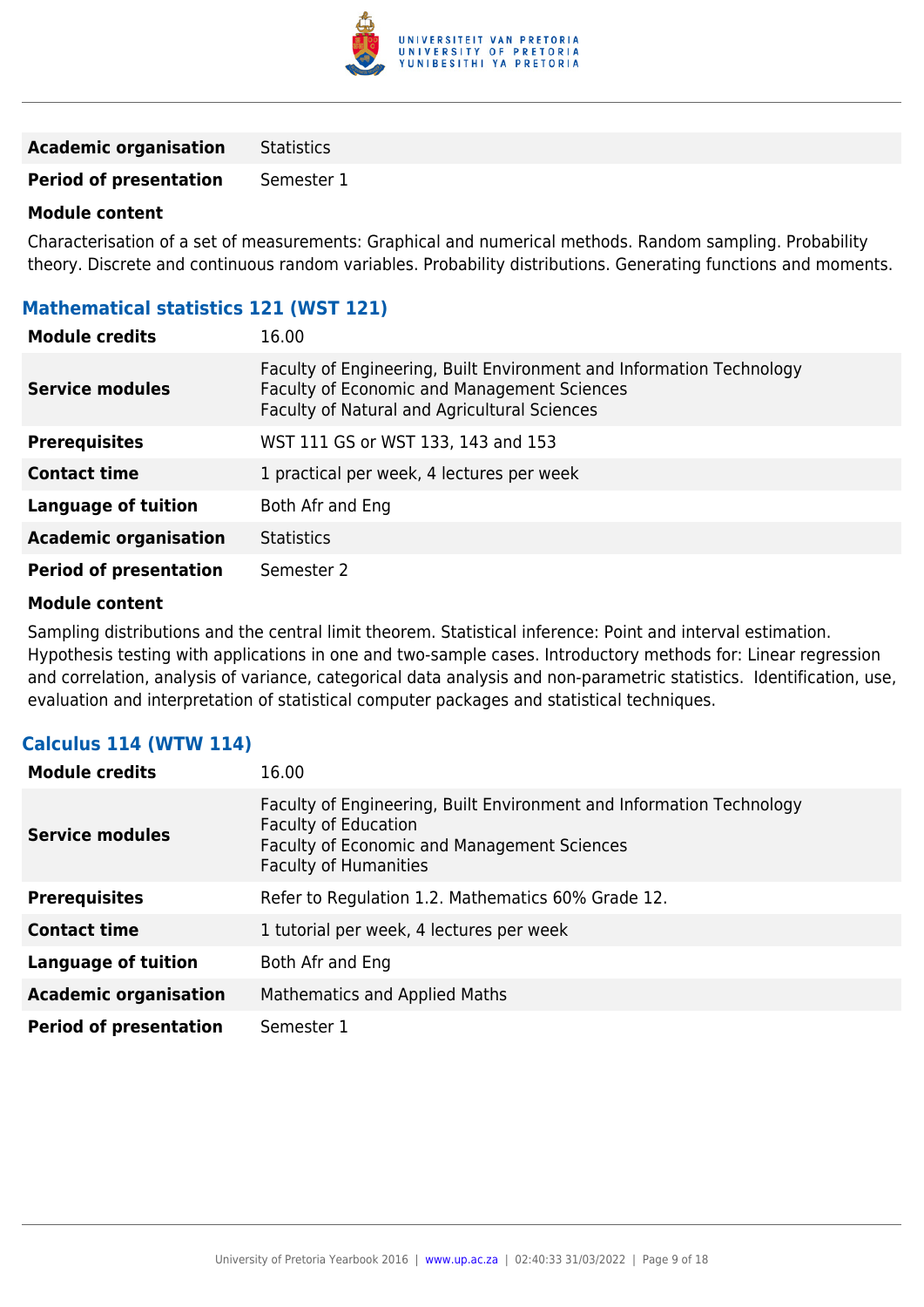

\*This module serves as preparation for students majoring in Mathematics (including all students who intend to enrol for WTW 218 and WTW 220). Students will not be credited for more than one of the following modules for their degree: WTW 114, WTW 158, WTW 134, WTW 165.

Functions, limits and continuity. Differential calculus of single variable functions, rate of change, graph sketching, applications. The mean value theorem, the rule of L'Hospital. Definite and indefinite integrals, evaluating definite integrals using anti-derivatives, the substitution rule.

#### **Financial accounting 122 (FRK 122)**

| <b>Module credits</b>         | 12.00                                                                                                                                         |
|-------------------------------|-----------------------------------------------------------------------------------------------------------------------------------------------|
| <b>Service modules</b>        | Faculty of Engineering, Built Environment and Information Technology<br>Faculty of Law<br><b>Faculty of Natural and Agricultural Sciences</b> |
| <b>Prerequisites</b>          | FRK 111 GS or FRK 133, FRK 143                                                                                                                |
| <b>Contact time</b>           | 4 lectures per week                                                                                                                           |
| <b>Language of tuition</b>    | Both Afr and Eng                                                                                                                              |
| <b>Academic organisation</b>  | Accounting                                                                                                                                    |
| <b>Period of presentation</b> | Semester 2                                                                                                                                    |

#### **Module content**

Budgeting, payroll accounting, taxation – income tax and an introduction to other types of taxes, credit and the new Credit Act, insurance, accounting for inventories (focus on inventory and the accounting entries, not calculations), interpretation of financial statements.

#### **Mathematics 124 (WTW 124)**

| <b>Module credits</b>         | 16.00                                    |
|-------------------------------|------------------------------------------|
| <b>Prerequisites</b>          | WTW 114                                  |
| <b>Contact time</b>           | 4 lectures per week, 1 tutorial per week |
| <b>Language of tuition</b>    | Both Afr and Eng                         |
| <b>Academic organisation</b>  | Mathematics and Applied Maths            |
| <b>Period of presentation</b> | Semester 2                               |

#### **Module content**

\*Students will not be credited for more than one of the following modules for their degree: WTW 124, WTW 146, WTW 148 and WTW 164. This module serves as preparation for students majoring in Mathematics (including all students who intend to enrol for WTW 218, WTW 211 and WTW 220).

The vector space Rn, vector algebra with applications to lines and planes, matrix algebra, systems of linear equations, determinants. Complex numbers and factorisation of polynomials. Integration techniques and applications of integration. The formal definition of a limit. The fundamental theorem of Calculus and applications. Vector functions, polar curves and quadratic curves.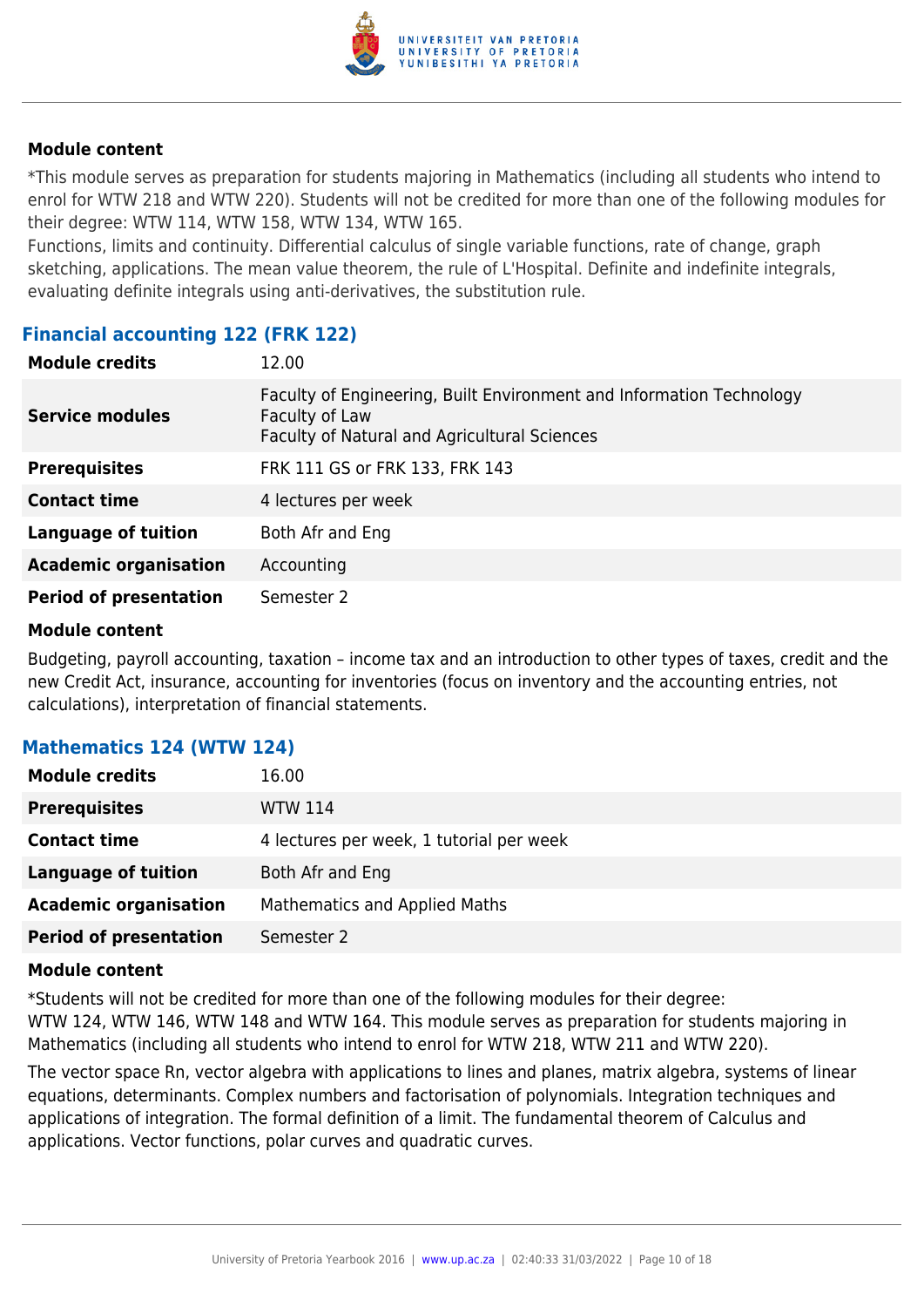

## Curriculum: Year 2

**Minimum credits: 136**

### **Core modules**

#### **Economics 214 (EKN 214)**

| <b>Module credits</b>         | 16.00                                                                                                                                                                               |
|-------------------------------|-------------------------------------------------------------------------------------------------------------------------------------------------------------------------------------|
| <b>Service modules</b>        | Faculty of Engineering, Built Environment and Information Technology<br><b>Faculty of Education</b><br><b>Faculty of Humanities</b><br>Faculty of Natural and Agricultural Sciences |
| <b>Prerequisites</b>          | EKN 110 GS and EKN 120 or EKN 113 GS and EKN 123 and STK 110 GS and STK<br>120 GS                                                                                                   |
| <b>Contact time</b>           | 3 lectures per week                                                                                                                                                                 |
| <b>Language of tuition</b>    | Both Afr and Eng                                                                                                                                                                    |
| <b>Academic organisation</b>  | <b>Economics</b>                                                                                                                                                                    |
| <b>Period of presentation</b> | Semester 1                                                                                                                                                                          |

#### **Module content**

Macroeconomics

From Wall and Bay Street to Diagonal Street: a thorough understanding of the mechanisms and theories explaining the workings of the economy is essential. Macroeconomic insight is provided on the real market, the money market, two market equilibrium, monetarism, growth theory, cyclical analysis, inflation, Keynesian general equilibrium analysis and fiscal and monetary policy issues.

#### **Economics 224 (EKN 224)**

| <b>Module credits</b>         | 16.00                                                                                                       |
|-------------------------------|-------------------------------------------------------------------------------------------------------------|
| <b>Service modules</b>        | <b>Faculty of Education</b><br><b>Faculty of Humanities</b><br>Faculty of Natural and Agricultural Sciences |
| <b>Prerequisites</b>          | EKN 110 GS and EKN 120 or EKN 113 GS and EKN 123; and STK 110 GS and 120<br>GS                              |
| <b>Contact time</b>           | 3 lectures per week                                                                                         |
| Language of tuition           | Both Afr and Eng                                                                                            |
| <b>Academic organisation</b>  | Economics                                                                                                   |
| <b>Period of presentation</b> | Semester 1                                                                                                  |

#### **Module content**

Microeconomics

Microeconomic insight is provided into: consumer and producer theory, general microeconomic equilibrium, Pareto-optimality and optimality of the price mechanism, welfare economics, market forms and the production structure of South Africa. Statistic and econometric analysis of microeconomic issues.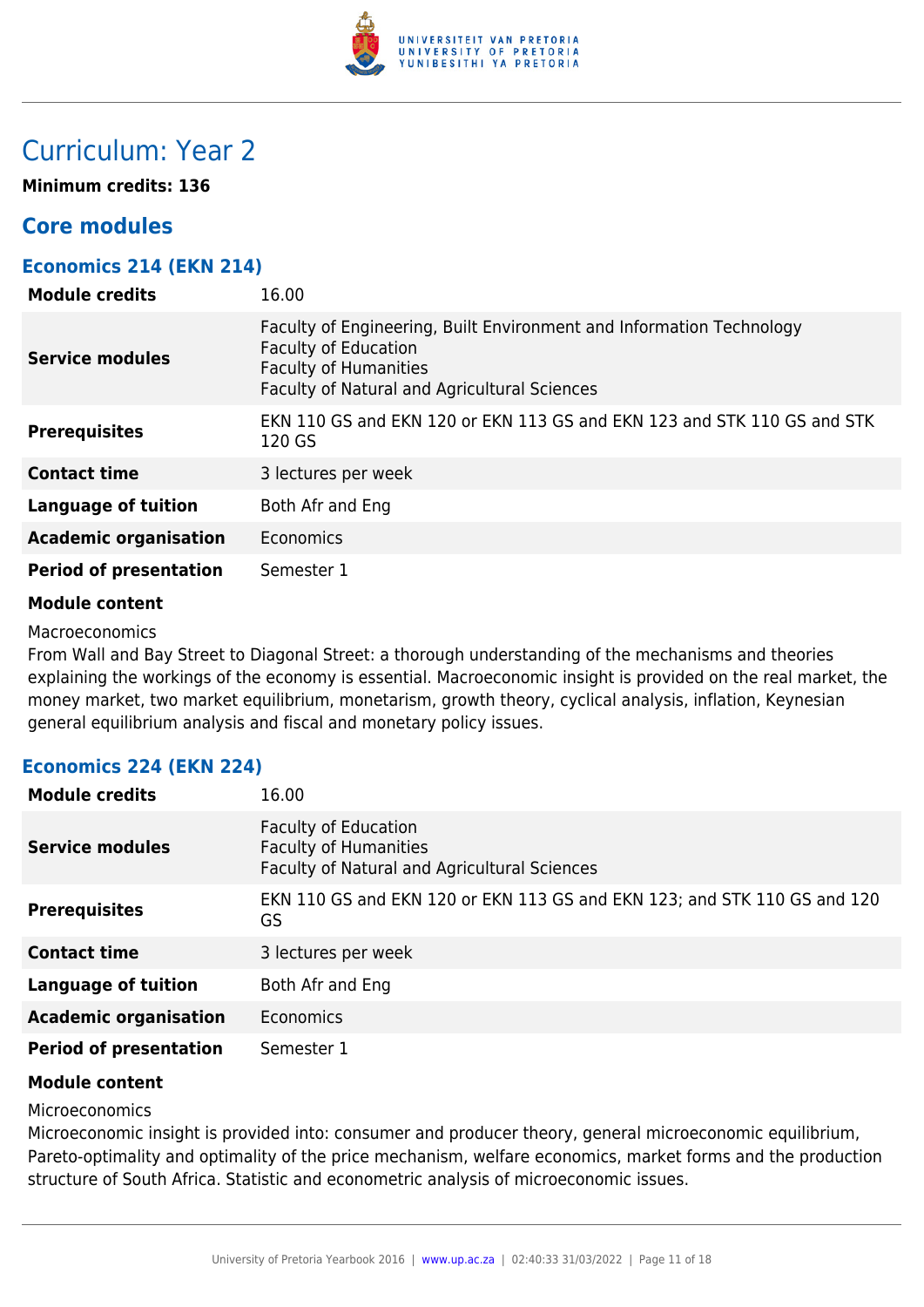

#### **Mathematical statistics 211 (WST 211)**

| <b>Module credits</b>         | 24.00                                                                                                                                                               |
|-------------------------------|---------------------------------------------------------------------------------------------------------------------------------------------------------------------|
| <b>Service modules</b>        | Faculty of Engineering, Built Environment and Information Technology<br>Faculty of Economic and Management Sciences<br>Faculty of Natural and Agricultural Sciences |
| <b>Prerequisites</b>          | WST 111, WST 121, WTW 114 GS and WTW 124 GS                                                                                                                         |
| <b>Contact time</b>           | 2 practicals per week, 4 lectures per week                                                                                                                          |
| <b>Language of tuition</b>    | Double Medium                                                                                                                                                       |
| <b>Academic organisation</b>  | <b>Statistics</b>                                                                                                                                                   |
| <b>Period of presentation</b> | Semester 1                                                                                                                                                          |

#### **Module content**

Set theory. Probability measure functions. Random variables. Distribution functions. Probability mass functions. Density functions. Expected values. Moments. Moment generating functions. Special probability distributions: Bernoulli, binomial, hypergeometric, geometric, negative binomial, Poisson, Poisson process, discrete uniform, uniform, gamma,exponential, Weibull, Pareto, normal. Joint distributions: Multinomial, extended hypergeometric, joint continuous distributions. Marginal distributions. Independent random variables. Conditional distributions. Covariance, correlation. Conditional expected values. Transformation of random variables: Convolution formula. Order statistics. Stochastic convergence: Convergence in distribution. Central limit theorem. Practical applications. Practical statistical modelling and analysis using statistical computer packages and the interpretation of the output.

#### **Mathematical statistics 221 (WST 221)**

| <b>Module credits</b>         | 24.00                                                                                                                |
|-------------------------------|----------------------------------------------------------------------------------------------------------------------|
| <b>Service modules</b>        | Faculty of Engineering, Built Environment and Information Technology<br>Faculty of Natural and Agricultural Sciences |
| <b>Prerequisites</b>          | <b>WST 211 GS</b>                                                                                                    |
| <b>Contact time</b>           | 2 practicals per week, 4 lectures per week                                                                           |
| <b>Language of tuition</b>    | Double Medium                                                                                                        |
| <b>Academic organisation</b>  | <b>Statistics</b>                                                                                                    |
| <b>Period of presentation</b> | Semester 2                                                                                                           |

#### **Module content**

Stochastic convergence: Asymptotic normal distributions, convergence in probability. Statistics and sampling distributions: Chi-squared distribution. Distribution of the sample mean and sample variance for random samples from a normal population. T-distribution. F-distribution. Beta distribution. Point estimation: Method of moments. Maximum likelihood estimation. Unbiased estimators. Uniform minimum variance unbiased estimators. Cramer-Rao inequality. Efficiency. Consistency. Asymptotic relative efficiency.

Bayes estimators. Sufficient statistics. Completeness. The exponential class. Confidence intervals. Test of statistical hypotheses. Reliability and survival distributions. Practical applications. Practical statistical modelling and analysis using statistical computer packages and the interpretation of the output.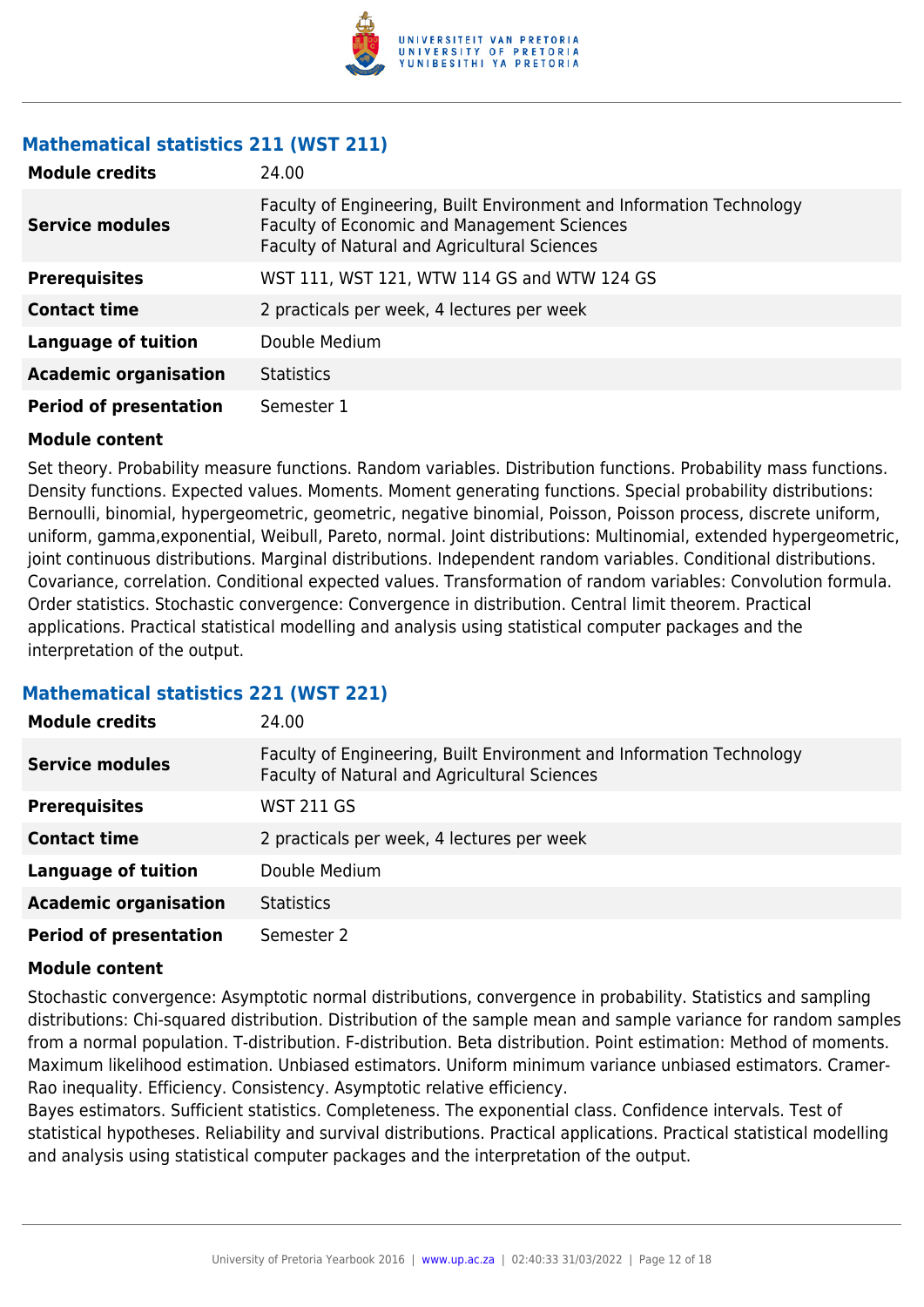

#### **Linear algebra 211 (WTW 211)**

| <b>Module credits</b>         | 12.00                                                                                                                                              |
|-------------------------------|----------------------------------------------------------------------------------------------------------------------------------------------------|
| <b>Service modules</b>        | Faculty of Engineering, Built Environment and Information Technology<br><b>Faculty of Education</b><br>Faculty of Economic and Management Sciences |
| <b>Prerequisites</b>          | <b>WTW 124</b>                                                                                                                                     |
| <b>Contact time</b>           | 1 tutorial per week, 2 lectures per week                                                                                                           |
| <b>Language of tuition</b>    | Both Afr and Eng                                                                                                                                   |
| <b>Academic organisation</b>  | Mathematics and Applied Maths                                                                                                                      |
| <b>Period of presentation</b> | Semester 1                                                                                                                                         |

#### **Module content**

This is an introduction to linear algebra on Rn. Matrices and linear equations, linear combinations and spans, linear independence, subspaces, basis and dimension, eigenvalues, eigenvectors, similarity and diagonalisation of matrices, linear transformations.

#### **Calculus 218 (WTW 218)**

| <b>Module credits</b>         | 12.00                                                                                                                                              |
|-------------------------------|----------------------------------------------------------------------------------------------------------------------------------------------------|
| <b>Service modules</b>        | Faculty of Engineering, Built Environment and Information Technology<br><b>Faculty of Education</b><br>Faculty of Economic and Management Sciences |
| <b>Prerequisites</b>          | WTW 114 and WTW 124                                                                                                                                |
| <b>Contact time</b>           | 1 tutorial per week, 2 lectures per week                                                                                                           |
| <b>Language of tuition</b>    | Both Afr and Eng                                                                                                                                   |
| <b>Academic organisation</b>  | Mathematics and Applied Maths                                                                                                                      |
| <b>Period of presentation</b> | Semester 1                                                                                                                                         |

#### **Module content**

Calculus of multivariable functions, directional derivatives. Extrema and Lagrange multipliers. Multiple integrals, polar, cylindrical and spherical coordinates.

#### **Economics 234 (EKN 234)**

| <b>Module credits</b>      | 16.00                                                                                                                                                                               |
|----------------------------|-------------------------------------------------------------------------------------------------------------------------------------------------------------------------------------|
| <b>Service modules</b>     | Faculty of Engineering, Built Environment and Information Technology<br><b>Faculty of Education</b><br><b>Faculty of Humanities</b><br>Faculty of Natural and Agricultural Sciences |
| <b>Prerequisites</b>       | EKN 214, STK 120                                                                                                                                                                    |
| <b>Contact time</b>        | 3 lectures per week                                                                                                                                                                 |
| <b>Language of tuition</b> | English                                                                                                                                                                             |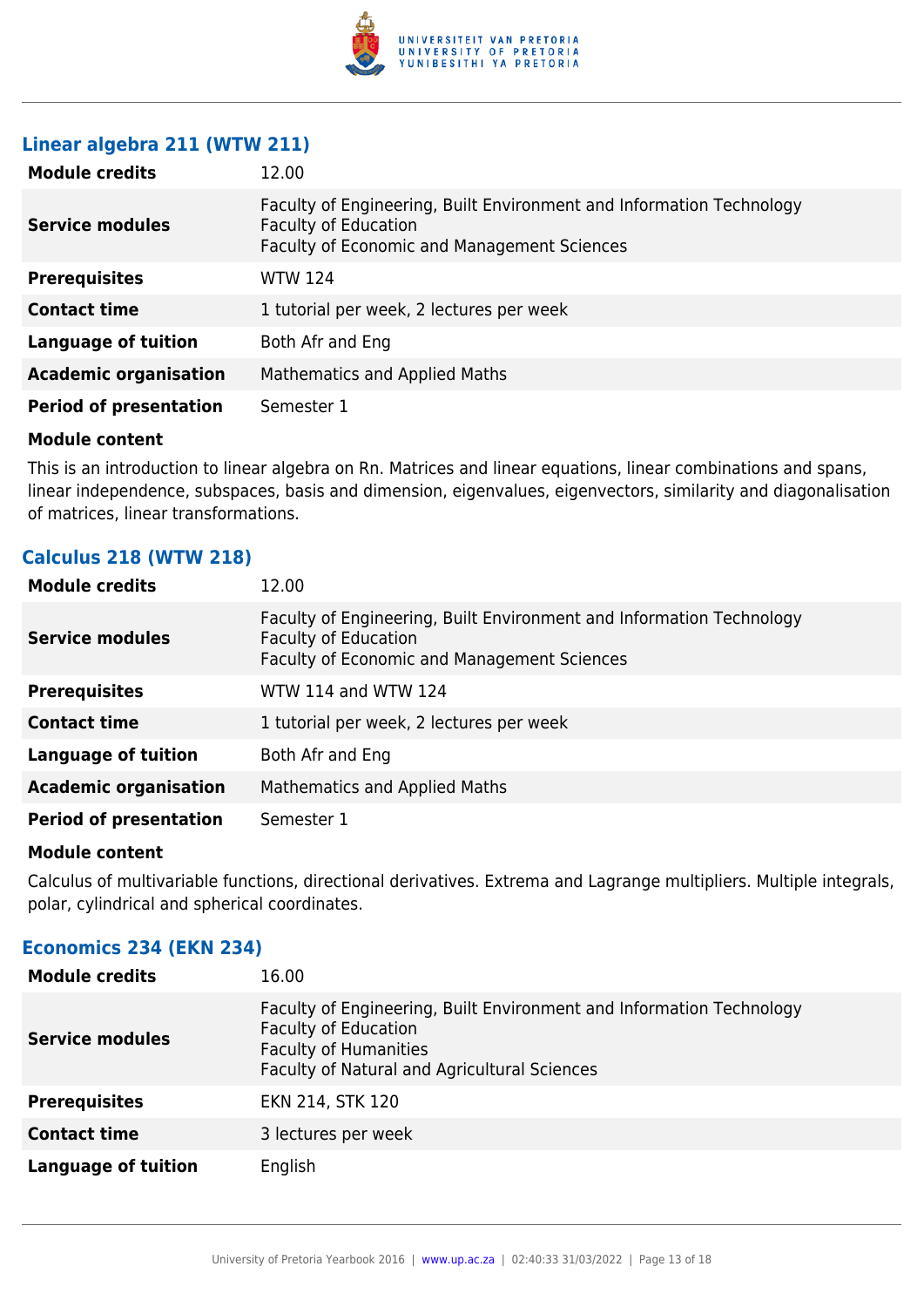

| <b>Academic organisation</b> | Economics |
|------------------------------|-----------|
|------------------------------|-----------|

**Period of presentation** Semester 2

#### **Module content**

Macroeconomics

Application of the principles learned in EKN 214 on the world we live in. We look at international markets and dynamic macroeconomic models, and familiarise the students with the current macroeconomic policy debates. We also take a look at the latest macroeconomic research in the world. The course includes topics of the mathematical and econometric analysis of macroeconomic issues.

#### **Economics 244 (EKN 244)**

| <b>Module credits</b>         | 16.00                                                                        |
|-------------------------------|------------------------------------------------------------------------------|
| <b>Service modules</b>        | <b>Faculty of Humanities</b><br>Faculty of Natural and Agricultural Sciences |
| <b>Prerequisites</b>          | EKN 224, STK 120                                                             |
| <b>Contact time</b>           | 3 lectures per week                                                          |
| <b>Language of tuition</b>    | English                                                                      |
| <b>Academic organisation</b>  | Economics                                                                    |
| <b>Period of presentation</b> | Semester 2                                                                   |

#### **Module content**

Microeconomics

From general equilibrium and economic welfare to uncertainty and asymmetric information. In this module we apply the principles learned in EKN 224 on the world around us by looking at the microeconomic principles of labour and capital markets, as well as reasons why the free market system could fail. We touch on the government's role in market failures. The course includes topics of the mathematical and econometric analysis of microeconomic issues.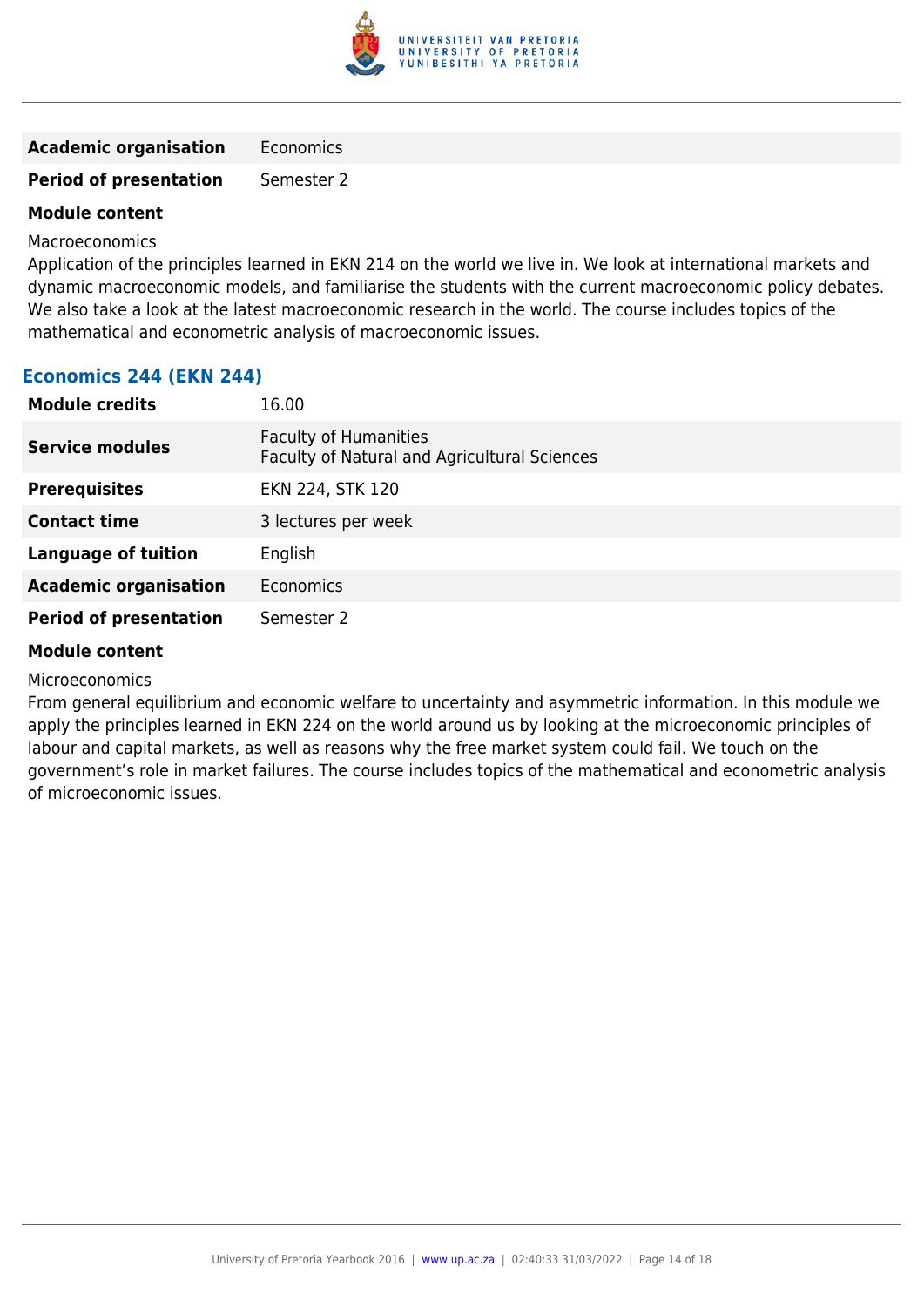

### Curriculum: Final year

**Minimum credits: 134**

### **Core modules**

#### **Economics 310 (EKN 310)**

| <b>Module credits</b>         | 20.00                                                                                                                                                                               |
|-------------------------------|-------------------------------------------------------------------------------------------------------------------------------------------------------------------------------------|
| <b>Service modules</b>        | Faculty of Engineering, Built Environment and Information Technology<br><b>Faculty of Education</b><br><b>Faculty of Humanities</b><br>Faculty of Natural and Agricultural Sciences |
| <b>Prerequisites</b>          | EKN 214, EKN 234 or EKN 224, EKN 244                                                                                                                                                |
| <b>Contact time</b>           | 2 lectures per week, 1 discussion class per week                                                                                                                                    |
| Language of tuition           | Double Medium                                                                                                                                                                       |
| <b>Academic organisation</b>  | Economics                                                                                                                                                                           |
| <b>Period of presentation</b> | Semester 1                                                                                                                                                                          |
|                               |                                                                                                                                                                                     |

#### **Module content**

Public finance

Role of government in the economy. Welfare economics and theory of optimality. Ways of correcting market failures. Government expenditure theories, models and programmes. Government revenue. Models on taxation, effects of taxation on the economy. Assessment of taxation from an optimality and efficiency point of view. South African perspective on public finance.

#### **Economics 314 (EKN 314)**

| <b>Module credits</b>         | 20.00                                        |
|-------------------------------|----------------------------------------------|
| <b>Service modules</b>        | Faculty of Natural and Agricultural Sciences |
| <b>Prerequisites</b>          | EKN 234, EKN 244                             |
| <b>Contact time</b>           | 3 lectures per week                          |
| <b>Language of tuition</b>    | English                                      |
| <b>Academic organisation</b>  | <b>Economics</b>                             |
| <b>Period of presentation</b> | Semester 1                                   |

#### **Module content**

International trade/finance

International economic insight is provided into international economic relations and history, theory of international trade, international capital movements, international trade politics, economic and customs unions and other forms or regional cooperation and integration, international monetary relations, foreign exchange markets, exchange rate issues and the balance of payments, as well as open economy macroeconomic issues.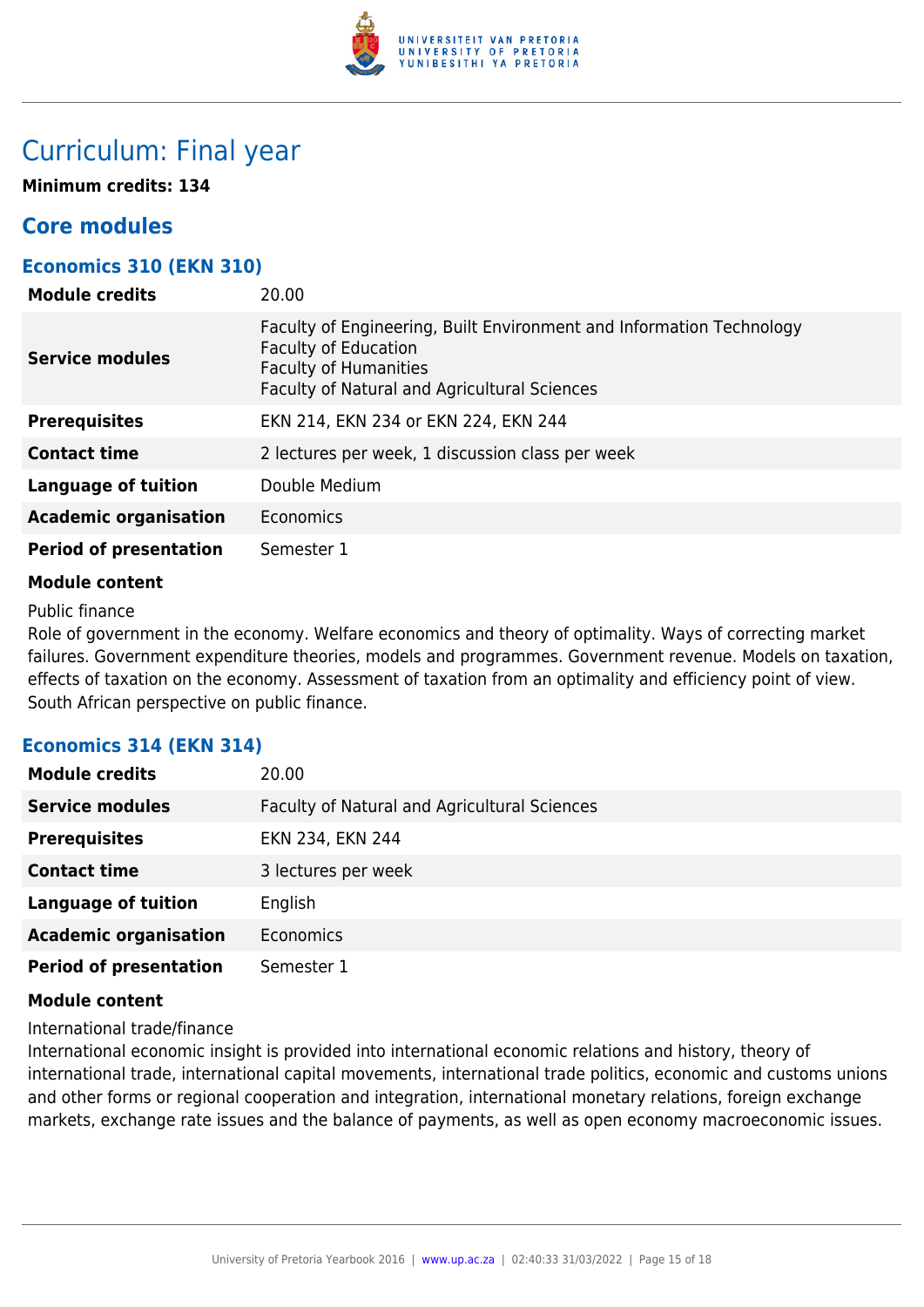

#### **Economics 320 (EKN 320)**

| <b>Module credits</b>         | 20.00                                                                                                                                                                        |
|-------------------------------|------------------------------------------------------------------------------------------------------------------------------------------------------------------------------|
| <b>Service modules</b>        | Faculty of Engineering, Built Environment and Information Technology<br>Faculty of Education<br><b>Faculty of Humanities</b><br>Faculty of Natural and Agricultural Sciences |
| <b>Prerequisites</b>          | <b>EKN 310 GS</b>                                                                                                                                                            |
| <b>Contact time</b>           | 1 discussion class per week, 2 lectures per week                                                                                                                             |
| Language of tuition           | Double Medium                                                                                                                                                                |
| <b>Academic organisation</b>  | Economics                                                                                                                                                                    |
| <b>Period of presentation</b> | Semester 2                                                                                                                                                                   |

#### **Module content**

#### Economic analyses

Identification, collection and interpretation process of relevant economic data; the national accounts (i.e. income and production accounts, the national financial account, the balance of payments and input-output tables); economic growth; inflation; employment, unemployment, wages, productivity and income distribution; business cycles; financial indicators; fiscal indicators; social indicators; international comparisons; relationships between economic time series - regression analysis; long-term future studies and scenario analysis; overall assessment of the South African economy from 1994 onwards.

#### **Economics 325 (EKN 325)**

| <b>Module credits</b>         | 20.00                                                                        |
|-------------------------------|------------------------------------------------------------------------------|
| <b>Service modules</b>        | <b>Faculty of Humanities</b><br>Faculty of Natural and Agricultural Sciences |
| <b>Prerequisites</b>          | EKN 214, EKN 234                                                             |
| <b>Contact time</b>           | 2 lectures per week, 1 discussion class per week                             |
| <b>Language of tuition</b>    | English                                                                      |
| <b>Academic organisation</b>  | <b>Economics</b>                                                             |
| <b>Period of presentation</b> | Semester 2                                                                   |

#### **Module content**

Economic policy and development: Capita select

The course provides an introduction to growth economics and also to some topics on development economics. Firstly, historical evidence is covered and then the canonical Solow growth model and some of its empirical applications (human capital and convergence). Secondly, the new growth theory (the AK and the Romer models of endogenous growth) are covered. Some of the development topics to be covered include technology transfer, social infrastructure and natural resources.

#### **Multivariate analysis 311 (WST 311)**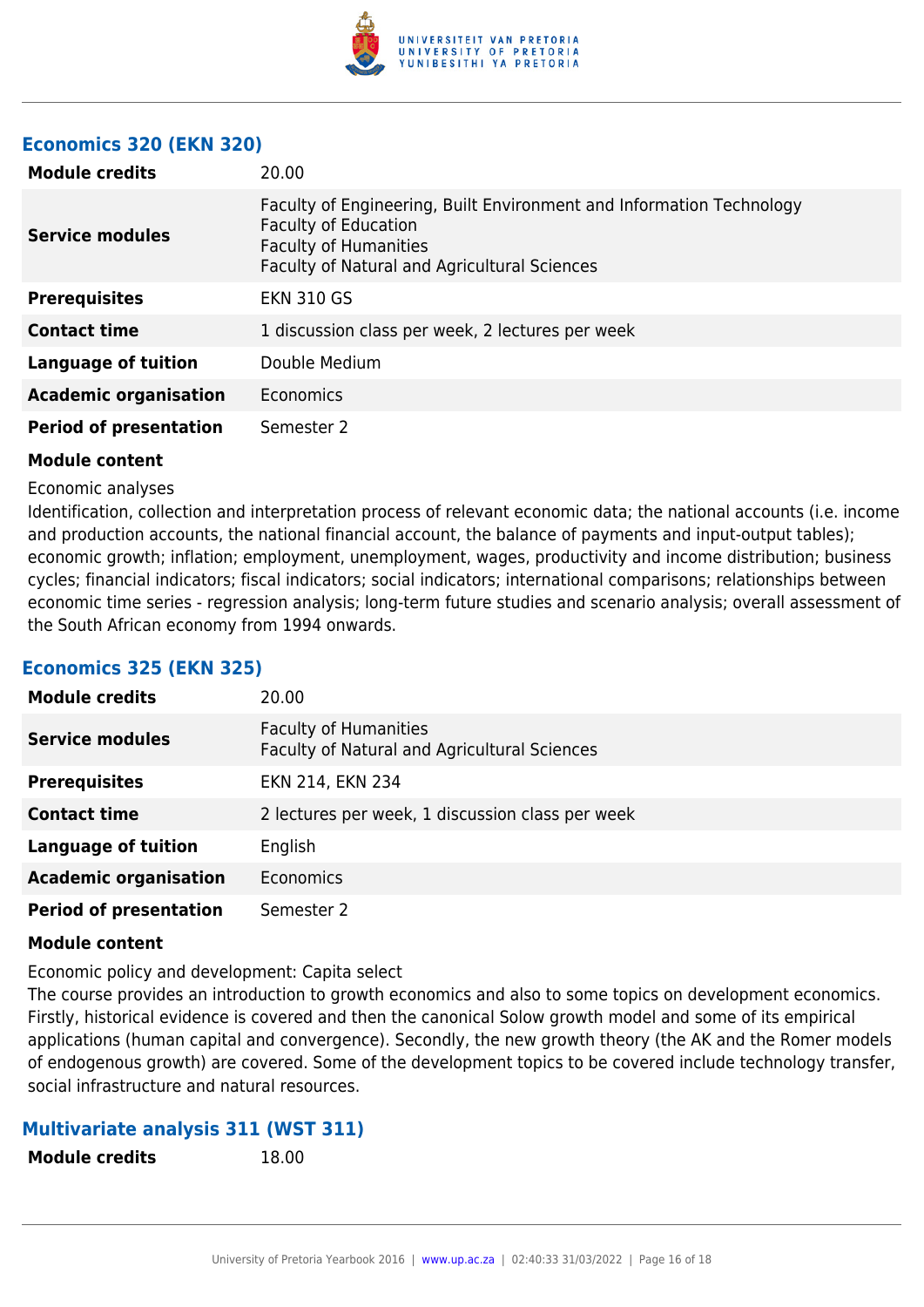

| <b>Service modules</b>        | Faculty of Economic and Management Sciences<br>Faculty of Natural and Agricultural Sciences |
|-------------------------------|---------------------------------------------------------------------------------------------|
| <b>Prerequisites</b>          | WST 211, WST 221, WTW 211 GS and WTW 218 GS                                                 |
| <b>Contact time</b>           | 1 practical per week, 2 lectures per week                                                   |
| <b>Language of tuition</b>    | Double Medium                                                                               |
| <b>Academic organisation</b>  | <b>Statistics</b>                                                                           |
| <b>Period of presentation</b> | Semester 1                                                                                  |

Multivariate statistical distributions: Moments of a distribution, moment generating functions, independence. Multivariate normal distribution: Conditional distributions, partial and multiple correlations. Multinomial and multivariate Poisson distributions: Asymptotic normality and estimation of parameters. Distribution of quadratic forms in normal variables. Multivariate normal samples: Estimation of the mean vector and covariance matrix, estimation of correlation coefficients, distribution of the sample mean, sample covariance matrix and sample correlation coefficients. The linear model: Models of full rank, least squares estimators, test of hypotheses. Practical applications: Practical statistical modelling and analysis using statistical computer packages and interpretation of the output.

#### **Stochastic processes 312 (WST 312)**

| <b>Module credits</b>         | 18.00                                                                                              |
|-------------------------------|----------------------------------------------------------------------------------------------------|
| <b>Service modules</b>        | <b>Faculty of Economic and Management Sciences</b><br>Faculty of Natural and Agricultural Sciences |
| <b>Prerequisites</b>          | WST 211, WST 221, WTW 211 GS and WTW 218 GS                                                        |
| <b>Contact time</b>           | 1 practical per week, 2 lectures per week                                                          |
| <b>Language of tuition</b>    | Double Medium                                                                                      |
| <b>Academic organisation</b>  | <b>Statistics</b>                                                                                  |
| <b>Period of presentation</b> | Semester 1                                                                                         |

#### **Module content**

Definition of a stochastic process. Stationarity. Covariance stationary. Markov property. Random walk. Brownian motion. Markov chains. Chapman-Kolmogorov equations. Recurrent and transient states. First passage time. Occupation times. Markov jump processes. Poisson process. Birth and death processes. Structures of processes. Structure of the time-homogeneous Markov jump process. Applications in insurance. Practical statistical modelling, analysis and simulation using statistical computer packages and the interpretation of the output.

#### **Time-series analysis 321 (WST 321)**

| <b>Module credits</b>  | 18.00                                                                                       |
|------------------------|---------------------------------------------------------------------------------------------|
| <b>Service modules</b> | Faculty of Economic and Management Sciences<br>Faculty of Natural and Agricultural Sciences |
| <b>Prerequisites</b>   | WST 211, WST 221, WST 311 GS, WTW 211 GS and WTW 218 GS                                     |
| <b>Contact time</b>    | 1 practical per week, 2 lectures per week                                                   |
|                        |                                                                                             |